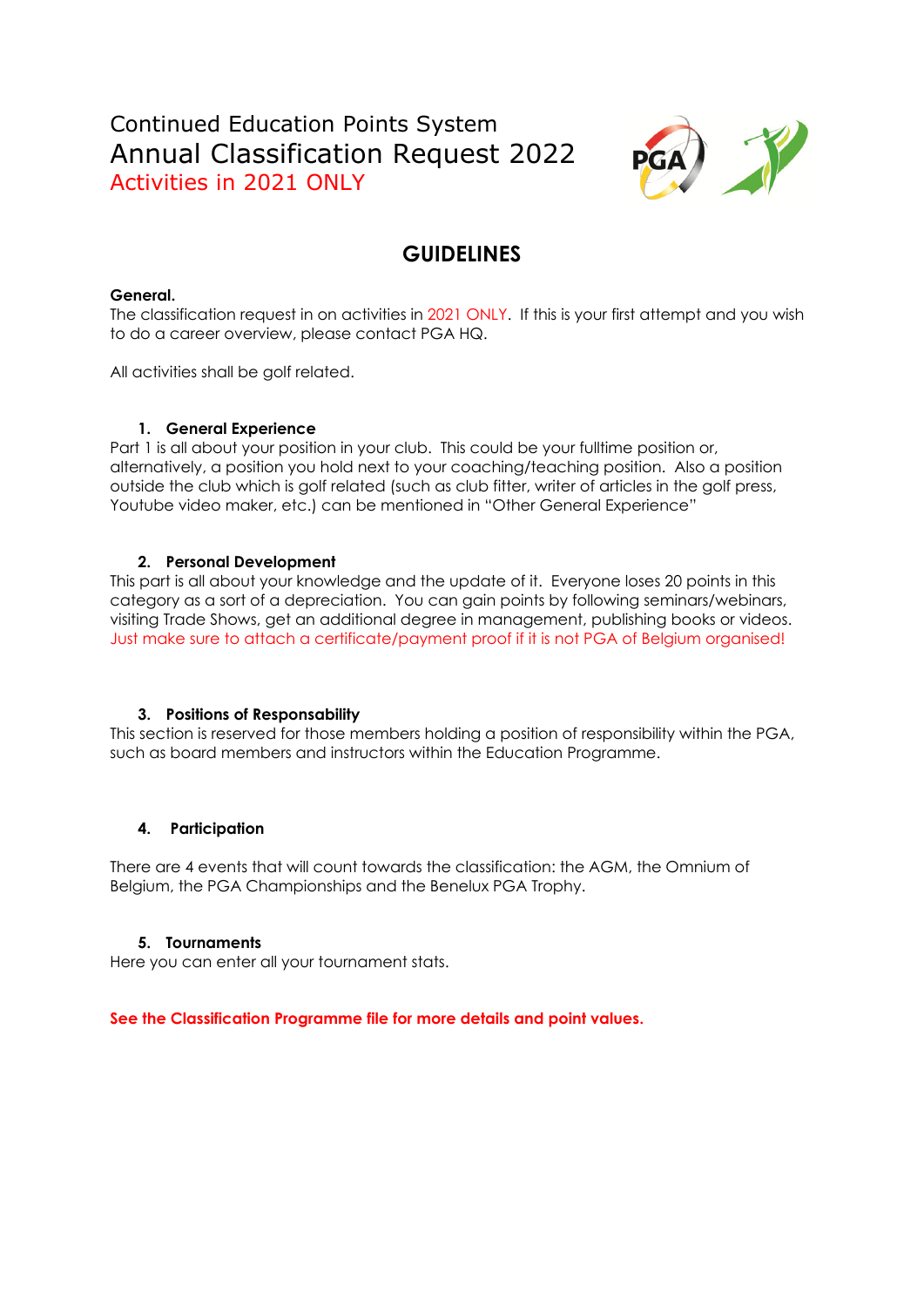

### **GENERAL**

Having gone through the Basic Education Programme successfully, the person can apply for associate membership with the PGA of Belgium who will examine the application. In the case of acceptance, the person will become a PGA Coach once all conditions have been met.

The PGA Coach becomes Class A. Participation in multiples activities and efforts in keeping his knowledge and level up to date will give the PGA Coach a classification. Every year he/she will be able to apply for classification adjustment on a document provided by the PGA of Belgium. A PGA Coach will be topped at A6, after which he/she will need to follow additional education to become PGA Professional.

Structure of the Point System:

| <b>CLASS</b> | A1      | A2      | A3      | A4      |         | A6      | А       | A8      | Αº    | A10   |
|--------------|---------|---------|---------|---------|---------|---------|---------|---------|-------|-------|
| POIN<br>'TS  | $1000+$ | 850-999 | 700-849 | 550-699 | 400-549 | 300-399 | 200-299 | 100-199 | 5-99  |       |
| PGAE         | Pro     | Pro     | Pro     | Pro     | Pro     | Coach   | Coach   | Coach   | Coach | Coach |

The "Class" is a national classification. The "PGAE" is an international classification introduced by the Confederation of Professional Golf (CPG) for purpose of equivalences in other countries.

**Pro** (PGA Professional) has:

- Been granted effective membership of a member PGA.
- Successfully completed an education programme that is approved by CPG as having reached the "European Standard for PGA Professionals".
- Evidence of attendance / assessment at approved continued education.

**Coach** (PGA Coach - Qualified) has:

- Been granted associate membership of a member PGA.
- Successfully completed an education programme that is approved by CPG as having reached the "European Standard for PGA Coach".

**GPT** (Golf Professional - Trainee) is:

- Currently working through an education programme that is approved by CPG as having reached the "European Standard".
- Working towards the category of PGA Coach.
- A member or potential member of a member PGA.

#### **Eligibility for Trainer A (Sport Vlaanderen)**

Will be determined in conjuction with VTS and Golf Vlaanderen.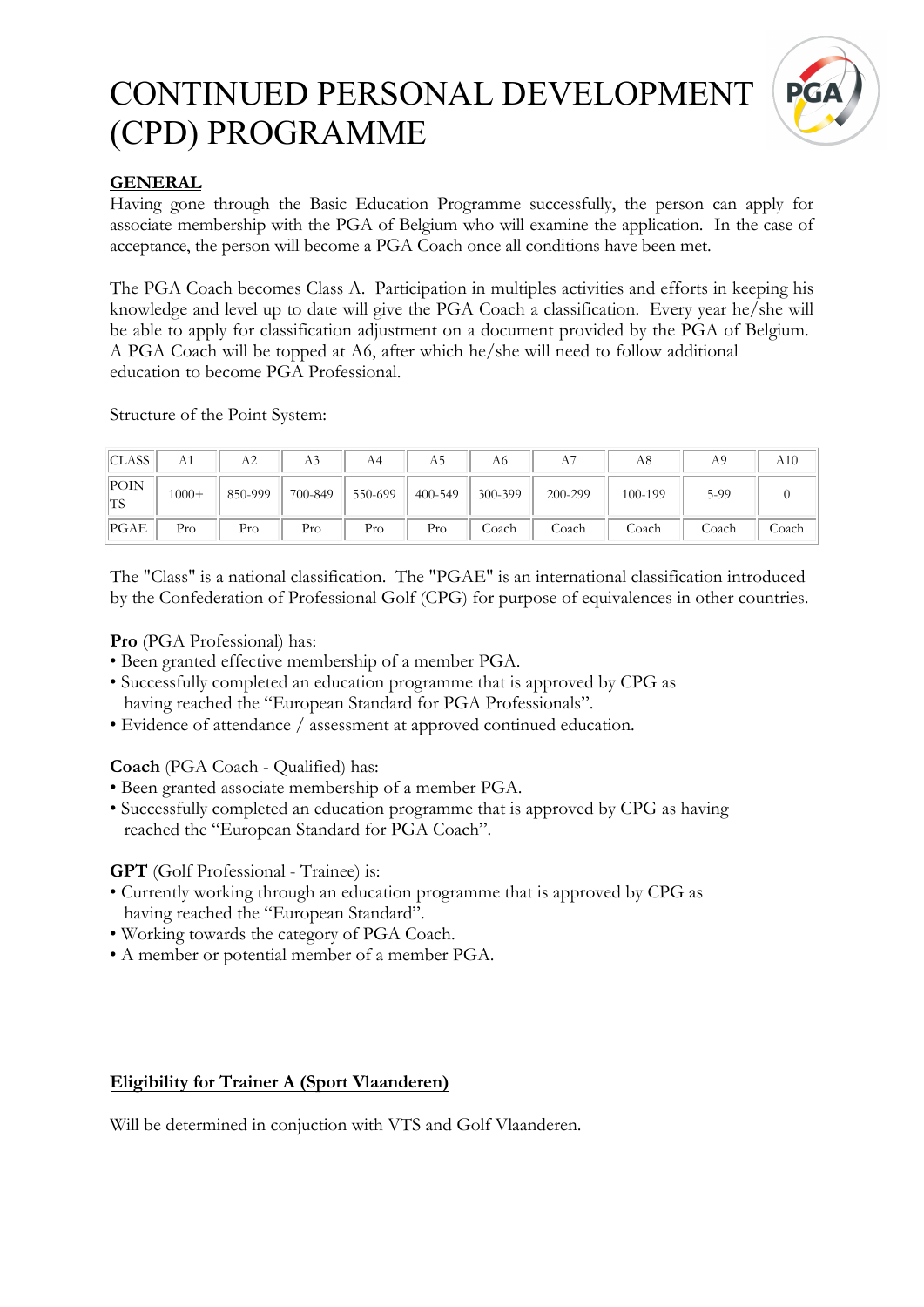

# **Classification Awards Programme**

During the meeting of the Continued Education Committee on 6 September 2010 it has been decided to deduct points to any member who fails to process their annual classification sheet and those who fail to gain points from the PGA seminars and PGA Teaching Conferences that take place every year.

The Personal Development category in the Classification System will therefore be defaulted to minus 20 points per year, then revised upwards based on points attained during the same year.

#### **Advanced and Master Professional Awards**

It has also been decided that the PGA will award 2 further categories within the Continued Personal Development Programme and Classification framework. This will be open to **all qualified members of the PGA of Belgium**. These 2 new awards will be entitled:

### **>>> PGA Advanced Professional >>> PGA Master Professional**

The PGA feels that by awarding these titles it will increase the status of our worthy professionals within the golfing community in Belgium as well as further motivating all PGA members to uphold their continued education throughout their careers.

### **PGA Advanced Professional Criteria.**

- At least 8 yrs experience as a PGA Qualified member
- Current A1 status, (achieve minimums in ALL categories)
- Total of 1200 points (capped) in the Classification System
- Minimum of 500 points in Personal Development category
- Minimum of 300 points in General Experience category

In addition an advanced Professional will have demonstrated an ability to work at a very high level with a contribution to:

\* The development of players at different levels and/or

- \* A very strong reputation as an ethical business person who has established and extensive business and has benefitted the golfing community and/or
- \* A strong reputation in Equipment technology and/or
- \* Written articles/books and/or presented at seminars.

Once a member has been awarded the title of Advanced professional he/she will be listed on the classification list as AP. The award will be permanent and the recipient will retain this level for life.

## **It is expected that around 5%-10% of all PGA qualified members will achieve this status**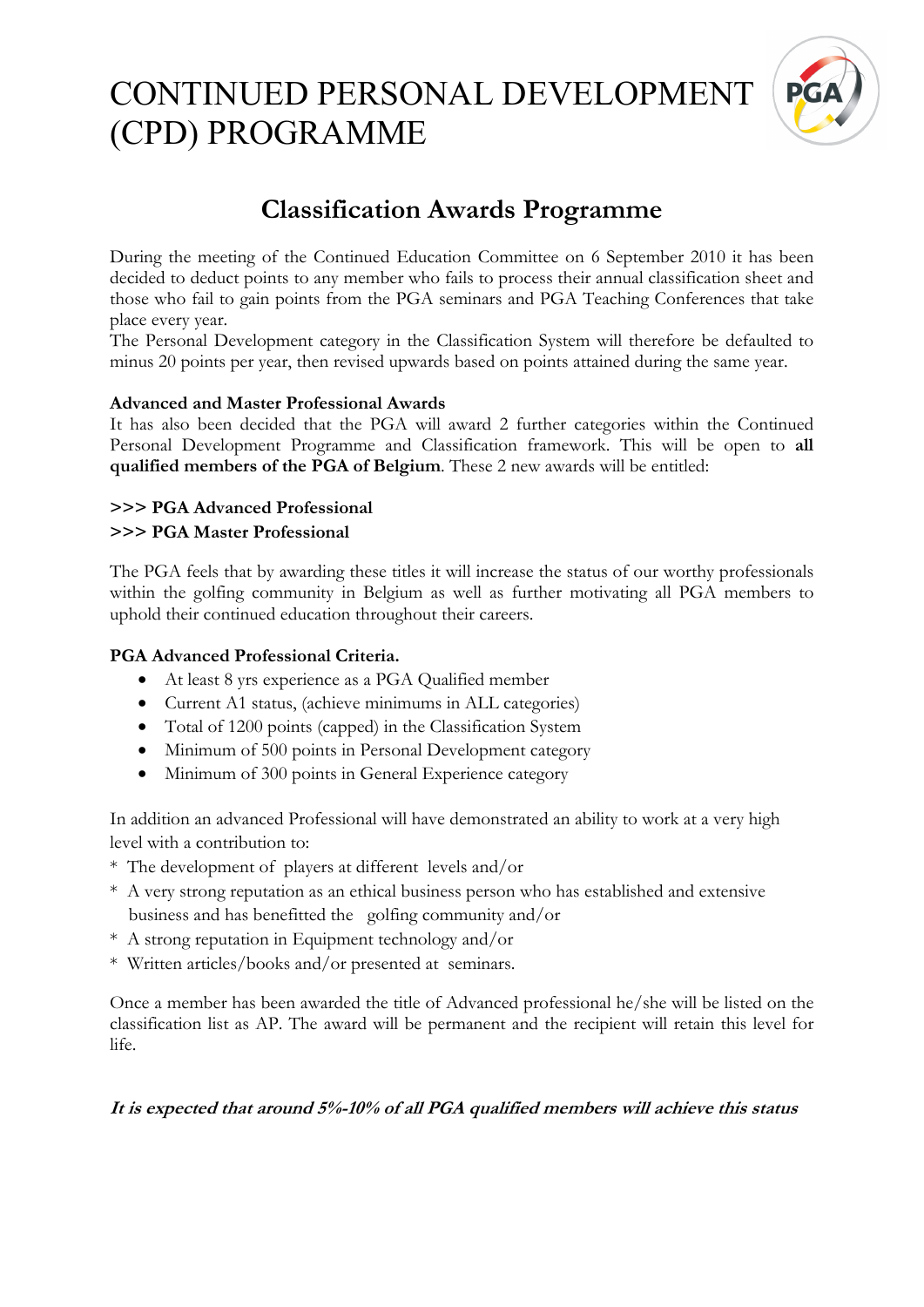

### **PGA Master Professional**

- At least 15 yrs experience as a PGA qualified member
- Current PGA Advanced Professional status
- 1500 points capped

In addition a potential PGA Master Professional must be held in high national and/or international esteem. Made a significant contribution to the development of golf as a player, coach, administrator, entrepreneur and/or golf course designer. A leader in their field for a number of years.

Applications will be received by a representative panel that will comprise of:

**PGA Chairman PGA Head of Education PGA Head of Continued Education President of PGA Board of Governors Representatives from RGFB, AFG and VVG Holders of the Master Professional Award** 

This panel will deliberate through a voting process to determine whether the candidate can be named on the **PGA Master Professional shortlist.** The candidature will require 2/3 of the votes of the panel members present.

Once on the shortlist the candidate will be invited to deliver a seminar (approx 3hrs) on their chosen specialty subject at a PGA Seminar or PGA Conference where upon a positive assessment by a Jury they will be awarded 'MASTER PROFESSIONAL' status.

## **It is expected that around 2%-5% of all PGA qualified members will achieve this status**

At any time and at its sole discretion, the PGA may modify, amend, complete or reduce the contents of the Classification Awards Program.

## **END OF YEAR EVALUATION**

At the start of each year, 20 points will be deducted from the Personal Development category. At the same time, an application form is sent to each professional to request an upgrade of his classification.

Example: Patrick is a Class-A6 with a total of 360 points. After evaluation of his application he obtains 70 points. Per 1 January he becomes a Class-A5 with 430 points.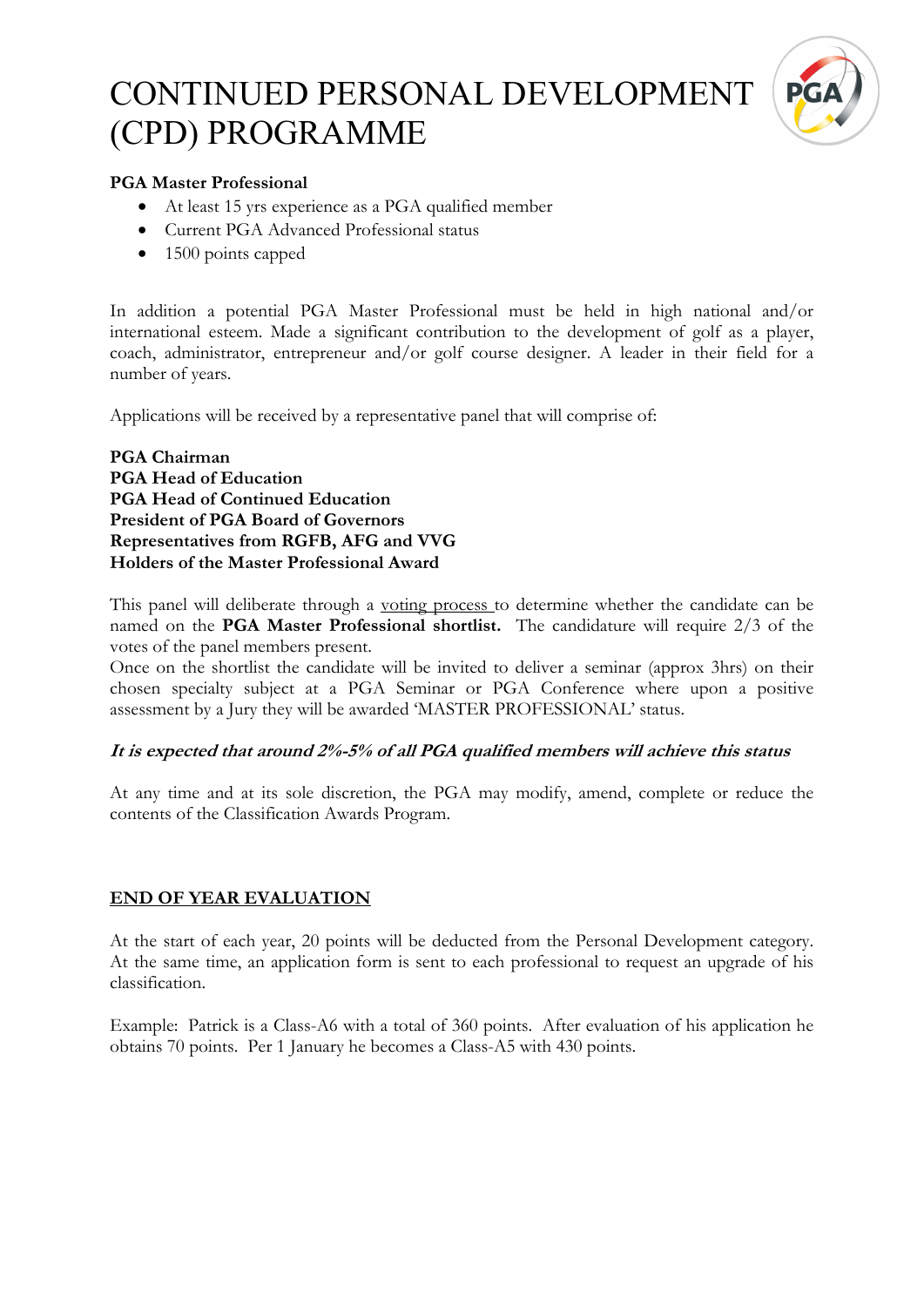

## **ACCUMULATION OF POINTS**

When a professional has obtained 1000 points and the minimum points required in each category, he becomes a Class-A1 and he will be admitted to follow the "Master Professional Programme".

# Continued Education Points Scheme

#### *Points are awarded in FIVE categories:*

| Min            | Area                        |
|----------------|-----------------------------|
| 150            | <b>General Experience</b>   |
| 200            | <b>Personal Development</b> |
| Not applicable | Positions of Responsibility |
| 200            | Participation               |
| Not applicable | <b>Tournament Record</b>    |

*To achieve A1 status the minimum of points MUST be gained in ALL categories* 

### **I. General Experience**

Academic CPD Master

Book production (min.50 pages) published no/yes

| Effective Member PGA                                   |             | 20         |
|--------------------------------------------------------|-------------|------------|
| Director/Manager (Golf school/driving range) Director/ |             | 10         |
| Manager (9-18 holes)                                   |             | 15         |
| Director/Manager (+18 holes/PGA)                       |             | 20         |
| Pro Shop owner                                         |             | 10         |
| Responsibilities within the Club (tbc by Club Manager) |             | 5          |
| Trainees under direct charge (MUST be at same club)    | Per Trainee | 5          |
| <b>Federal Coach</b>                                   |             | 10         |
| Greenkeeper                                            |             | 10         |
| Other general experience                               |             | <b>TBA</b> |
| II. Personal Development                               |             |            |
| per day seminar (PGA approved, including webinars)     |             | 10         |
| Trainer B Golf/MSEd diploma Golf                       |             | 75         |
| Trainer A Golf diploma                                 |             | 75         |
| Assignment (C grade)                                   |             | 10         |
| Assignment (B grade)                                   |             | 15         |
| Assignment (A grade)                                   |             | 20         |

Academic CPD Bachelor 250

Other personal development (PGA approved) TBA

450 30-50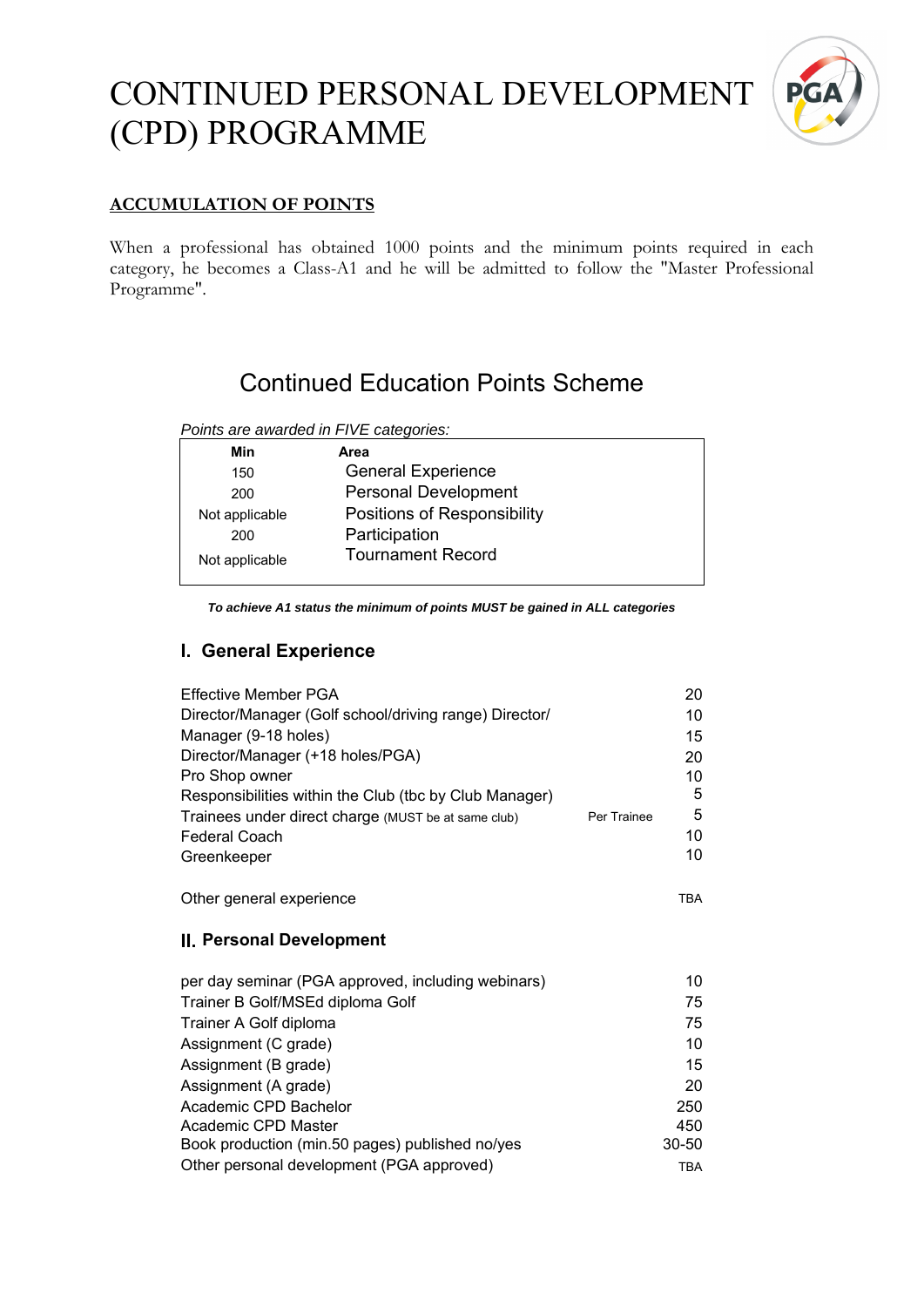

#### **III. Positions of Responsibility within the PGA**

| PGA Chairman*                            | 30. |
|------------------------------------------|-----|
| Board Member*                            | 20  |
| <b>PGA Education Instructor</b>          | 10. |
| <b>Other Positions of Responsibility</b> | TRA |

\*not cumulative

## **IV. Participation (PGA of Belgium)**

| Annual/Extraordinary General Meeting | 10 |
|--------------------------------------|----|
| PGA Championship/Omnium              |    |
| <b>Benelux PGA Trophy</b>            |    |

#### **V. Tournament Record**

**Level 1 Tours (European Tour, US Tour, ELT, LPGA)** 

| Place | 1st                 | 150 |
|-------|---------------------|-----|
|       | $2nd - 5th$         | 100 |
|       | $6^{th} - 10^{th}$  | 80  |
|       | $11^{th} - 15^{th}$ | 60  |
|       | 16th-25th           | 40  |
|       | $26th$ -cut         | 20  |
|       |                     |     |

#### **Level 2 Tours (Challenge Tour)**

| Place | 1st                 | 100 |
|-------|---------------------|-----|
|       | $2nd-5th$           | 60  |
|       | $6^{th} - 10^{th}$  | 40  |
|       | $11^{th} - 15^{th}$ | 30  |
|       | 16th-20th           | 20  |
|       | $21st-30th$         | 10  |
|       |                     |     |

|       | Level 3 Tours (Pro Golf Tour, Alps Tour, PGA Chship,) |    |
|-------|-------------------------------------------------------|----|
| Place | 1st                                                   | 50 |
|       | $2nd$ 5 <sup>th</sup>                                 | 30 |
|       | $6th$ -10 <sup>th</sup>                               | 20 |
|       | $11^{th} - 15^{th}$                                   | 10 |

#### **PGA of Belgium Order of Merit**

| 1st                 | 50 |
|---------------------|----|
| $2nd-5th$           | 30 |
| $6th-10th$          | 20 |
| $11^{th} - 15^{th}$ | 10 |
| $16^{th} - 20^{th}$ | 5  |
|                     |    |